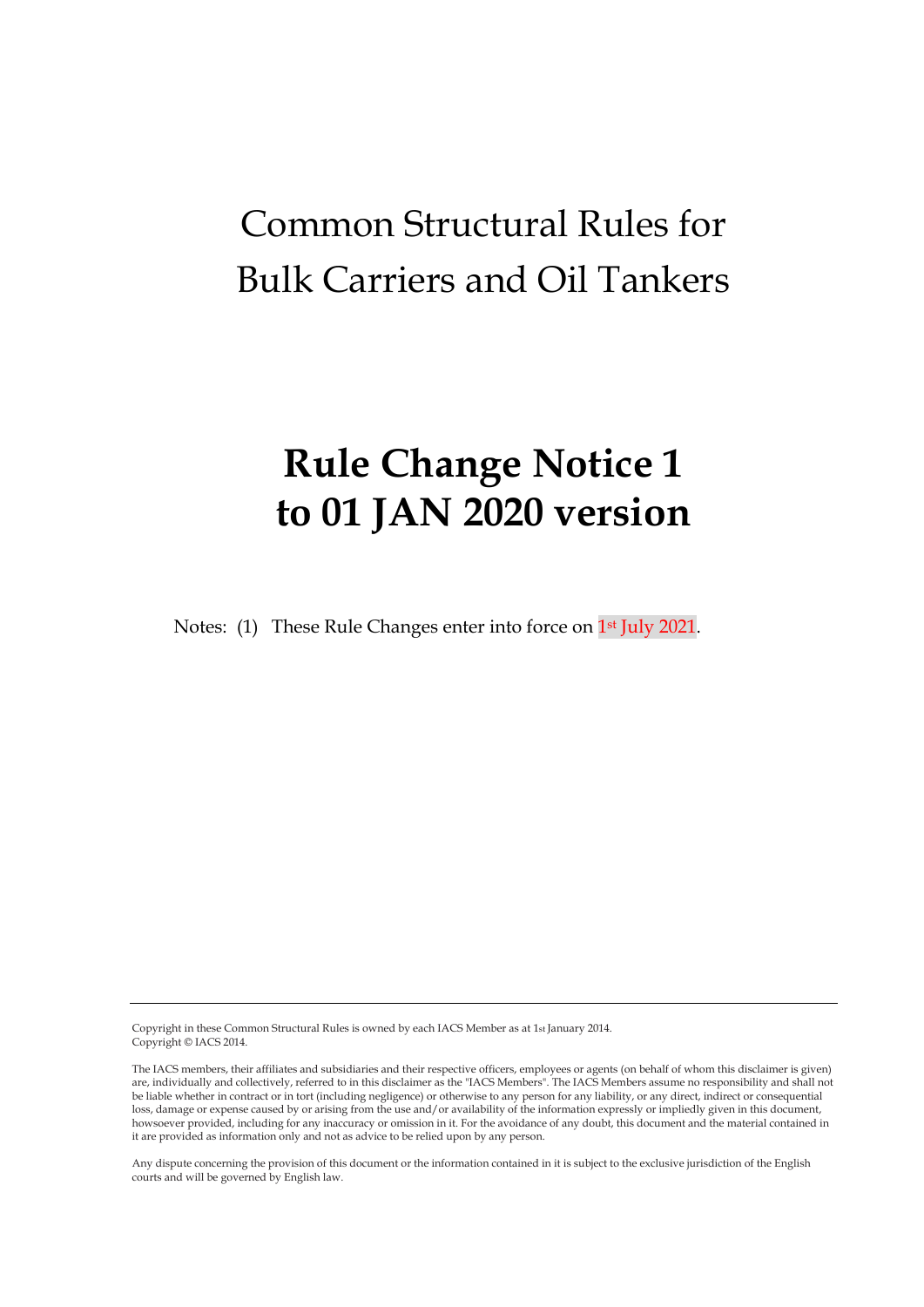## COMMON STRUCTURAL RULES FOR BULK CARRIERS AND OIL TANKERS RULE CHANGE NOTICE 1

This document contains amendments within the following Parts and Chapters of the Common Structural Rules for Bulk Carriers and Oil Tankers, 1 January 2020. The amendments are effective on 1 July 2021.

The technical background document containing explanation for the amendments in this document can be found in "Technical Background for Rule Change Notice 1 to 01 JAN 2020 version".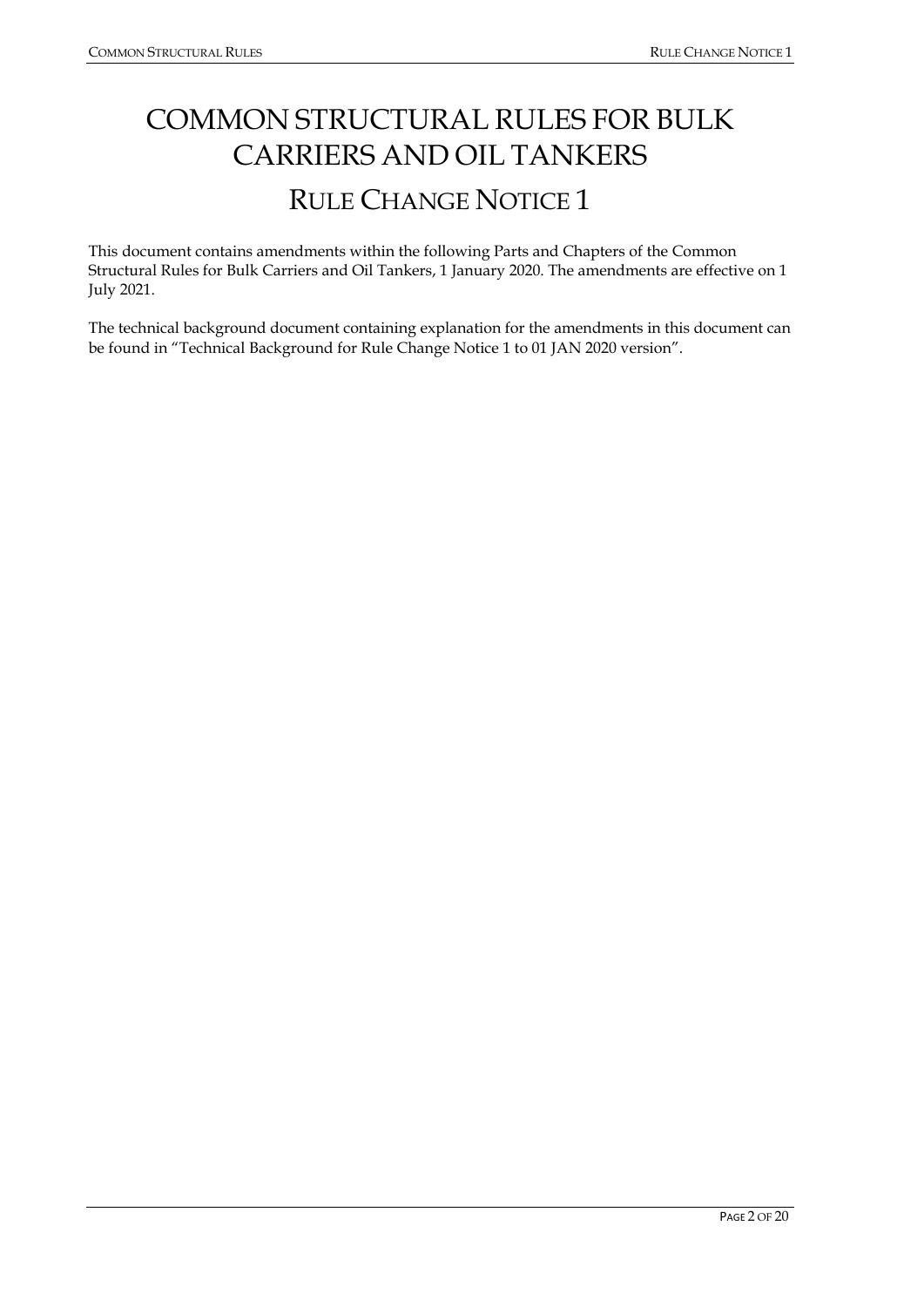## Contents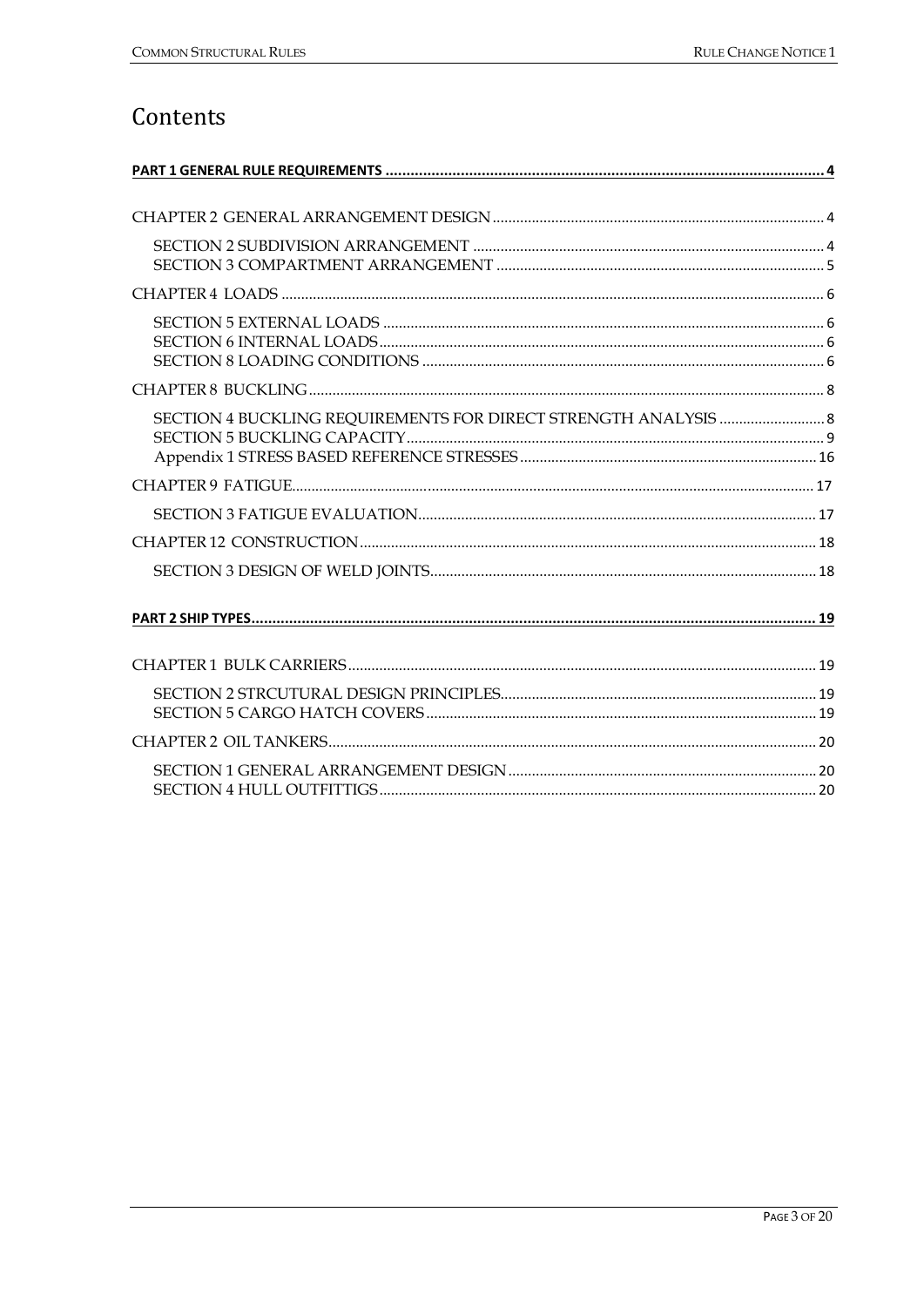## <span id="page-3-0"></span>PART 1 GENERAL RULE REQUIREMENTS

## <span id="page-3-1"></span>CHAPTER 2 GENERAL ARRANGEMENT DESIGN

## <span id="page-3-2"></span>SECTION 2 SUBDIVISION ARRANGEMENT

#### 1 WATERTIGHT BULKHEAD ARRANGEMENT

#### 1.2 Opening in Watertight Bulkheads

#### 1.2.1

The number of openings in watertight bulkheads is to be kept a minimum, where penetrations of watertight bulkheads and internal decks are necessary for access, piping, ventilation, electrical cables. Arrangements are to be made to maintain the watertight integrity.

#### 1.2.2

The tightness, operability and indication of the doors in watertight bulkheads are to be in accordance with Ch II-1, Reg 13-1 of SOLAS Convention, as amended.

#### 3 AFT PEAK BULKHEADS

3.1 General

#### 3.1.2

The aft peak bulkhead may be stepped below the **bulkhead** freeboard deck, provided that the degree of safety of the ship as regards subdivision is not thereby diminished.

#### 3.1.4

The aft peak bulkhead may terminate at the first deck above the deepest draught at the aft perpendicular, provided that this deck is made watertight to the stern or to the transom. Provided that the aft peak bulkhead extends above the deepest load line, termination of the afterpeak bulkhead on a watertight deck lower than the freeboard deck can be accepted. In order to provide such a watertight deck a tight sealing of the rudder stock shall be fitted in way of this deck or above.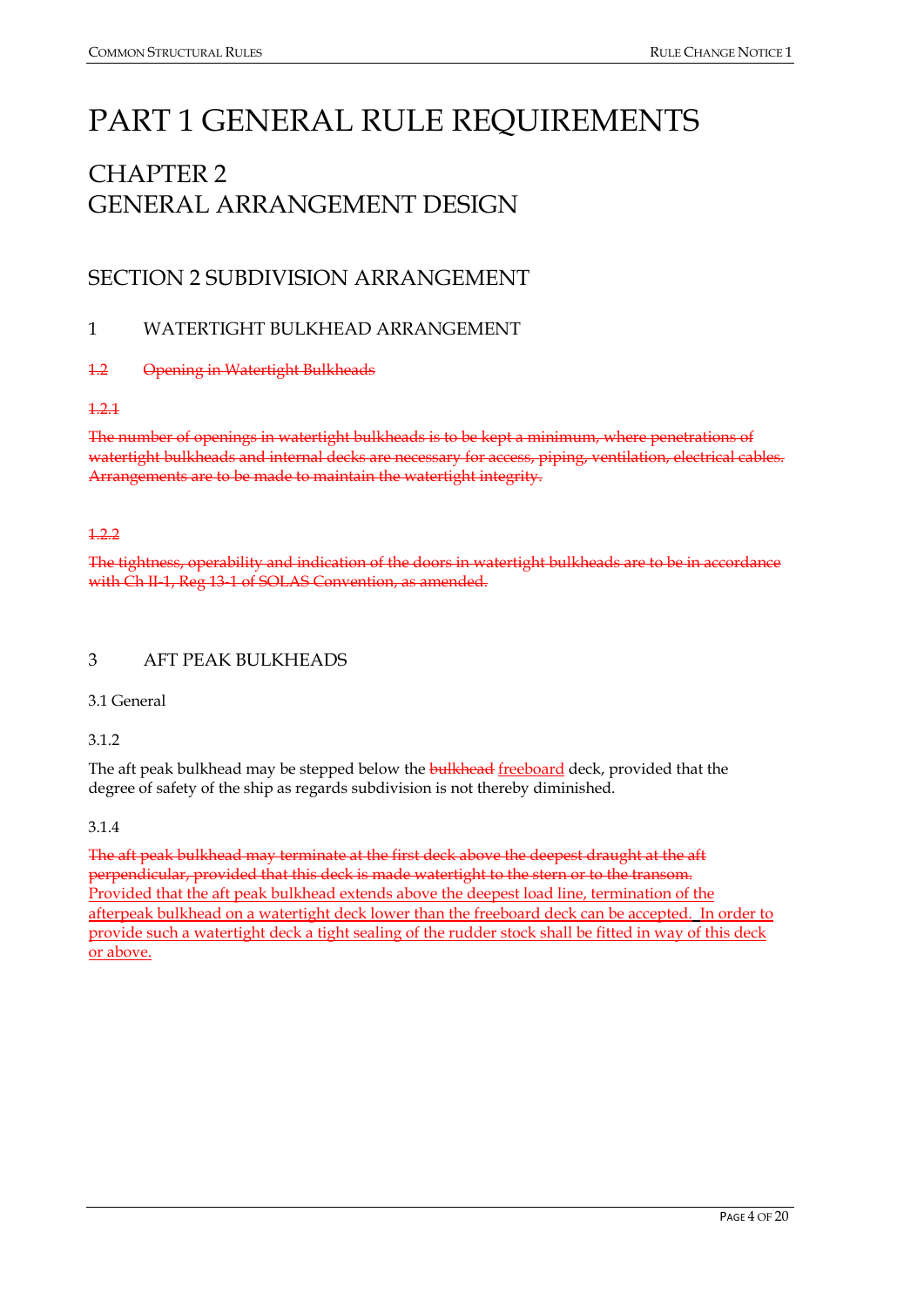#### <span id="page-4-0"></span>SECTION 3 COMPARTMENT ARRANGEMENT

#### 4 DELETED FORE END COMPARTMENTS

#### 4.1 General

4.1.1

The fore peak and other compartments located forward of the collision bulkhead may not be arranged for the carriage of fuel oil or other flammable products.

#### 5 DELETED FUEL OIL TANKS

#### 5.1 Arrangement of Fuel Oil Tanks

5.1.1

Fuel oil tanks are to be arranged in accordance with the requirements in SOLAS Ch II-2, Reg 4.2 and MARPOL, Annex I, Ch 3, Reg 12A.

#### 6 DELETED AFT END COMPARTMENTS

#### 6.1 Sterntube

6.1.1

Sterntubes are to be enclosed in a watertight space (or spaces) of moderate volume. Other measures to minimise the danger of water penetrating into the ship in case of damage to the sterntube arrangement may be taken at the discretion of the Society.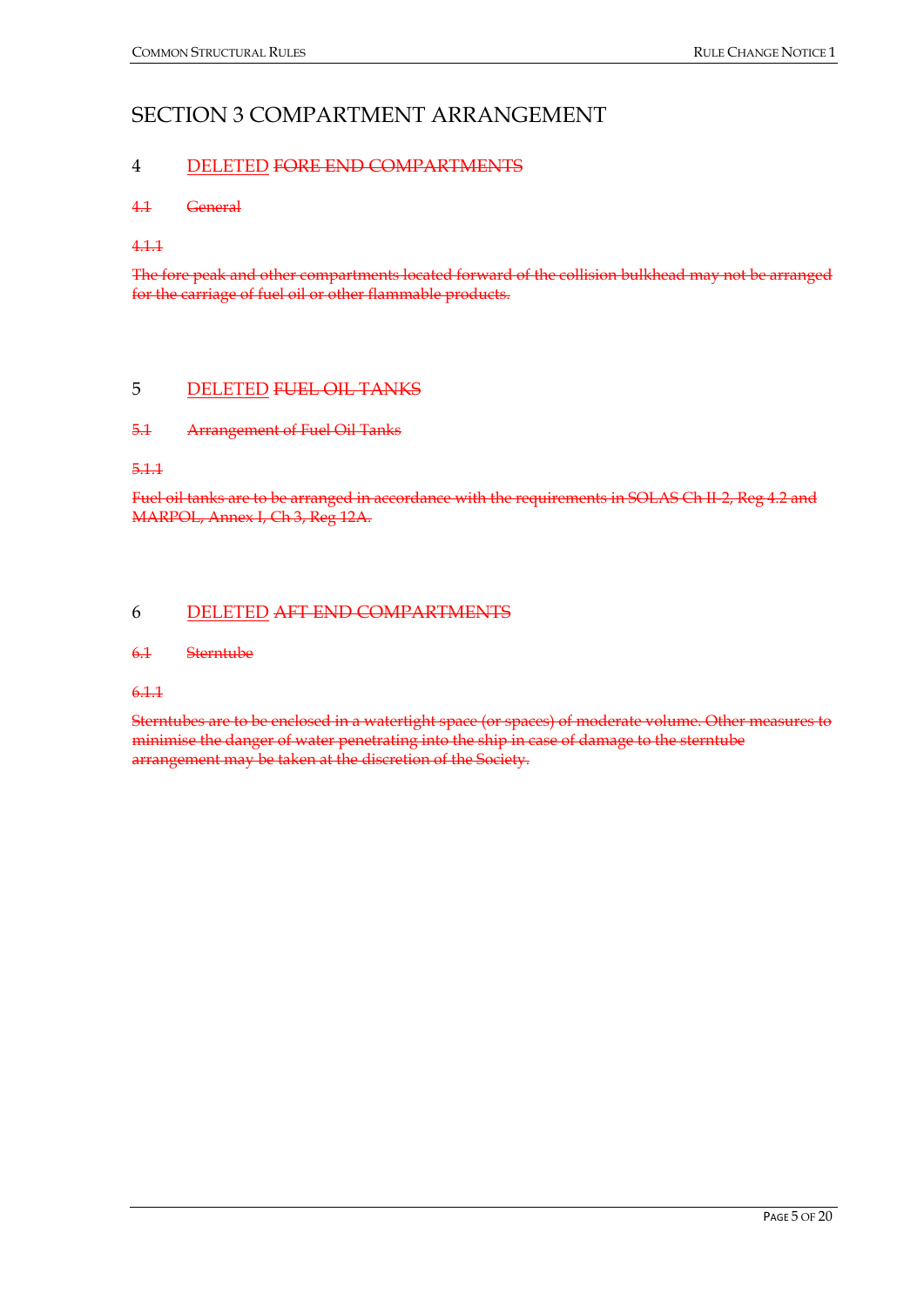## <span id="page-5-0"></span>CHAPTER 4 LOADS

## <span id="page-5-1"></span>SECTION 5 EXTERNAL LOADS

#### **SYMBOLS**

For symbols not defined in this section, refer to Ch 1, Sec 4.

- $\lambda$  : Wave length, in m.
- *Bx* : Moulded breadth at the waterline, in m, at the considered cross section.
- *x, y, z* : *X*, *Y* and *Z* coordinates, in m, of the load point with respect to the reference coordinate system defined in Ch 4, Sec 1, [1.2.1]
- *fxL* : Ratio as defined in Ch 4, Sec 2.
- *fyB* : Ratio between *Y*-coordinate of the load point and *Bx*, to be taken as:

 $f_{yB} = \frac{|2y|}{B_x}$ , but not greater than 1.0.

 $f_{\mu B} = \theta f_{\mu B} = 1.0$  when  $B_x = 0$ 

<span id="page-5-2"></span>….

## SECTION 6 INTERNAL LOADS

#### 2 PRESSURES AND FORCES DUE TO DRY BULK CARGO

- 2.5 Shear Load
- 2.5.1 Application

For FE strength assessment and FE fatigue assessment, the following shear load pressures are to be considered in addition to the dry bulk cargo pressures defined in [2.4] when the load point elevation, *z*, is lower or equal to *zc*:

….

## <span id="page-5-3"></span>SECTION 8 LOADING CONDITIONS

#### 5 STANDARD LOADING CONDITIONS FOR FATIGUE ASSESSMENT

5.1 Oil tanker

#### 5.1.1

The standard loading conditions to be applied to oil tankers for fatigue assessment as required in Ch 9, Sec 1, [6.2], are defined in Table 22 to Table 24. Where fuel oil tanks, other oil tanks or fresh water tanks are arranged in way of the cargo hold region, the filling level of them are to be taken as full for both simplified stress analysis according to Ch 9, Sec 4 and direct strength analysis according to Ch 7 and Ch 9, Sec 5. For simplified stress analysis according to Ch 9, Sec 4, the filling level of them are to be taken as half height, measured from *ztop* to the lowest point of tank. ….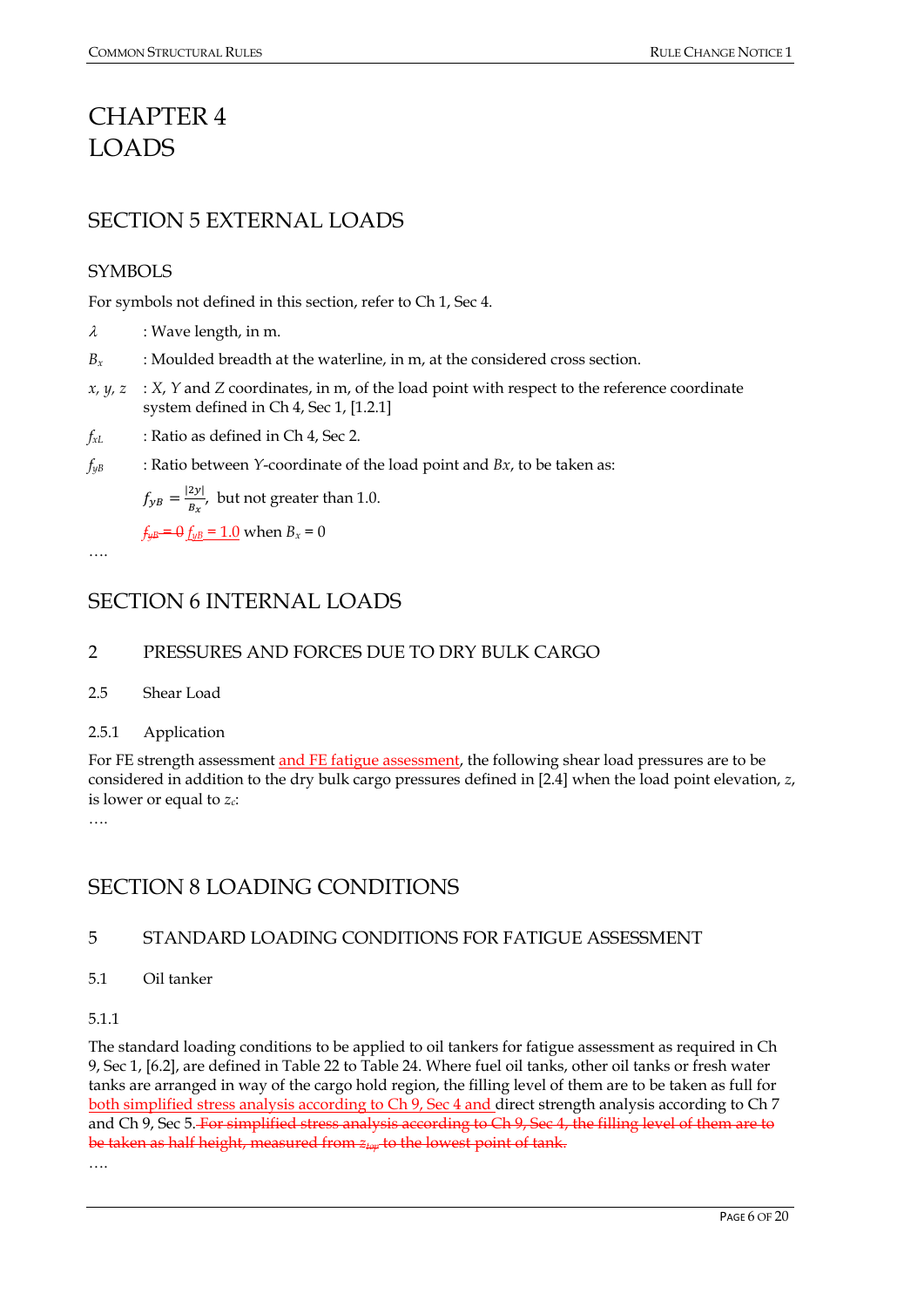PAGE 7 OF 20

#### 5.2 Bulk carriers

#### 5.2.1

The standard loading conditions to be applied to bulk carriers for fatigue assessment as required in Ch 9, Sec 1, [6.3] are defined in Table 25, to Table 31 according to their additional service feature notations and the location of the assessed details. Where fuel oil tanks, other oil tanks or fresh water tanks are arranged in way of the cargo hold region, the filling level of them are to be taken as full for both simplified stress analysis according to Ch 9, Sec 4 and direct strength analysis according to Ch 7 and Ch 9, Sec 5. For simplified stress analysis according to Ch 9, Sec 4, the filling level of them are to be taken as half height, measured from  $z_{\text{top}}$  to the lowest point of tank. ….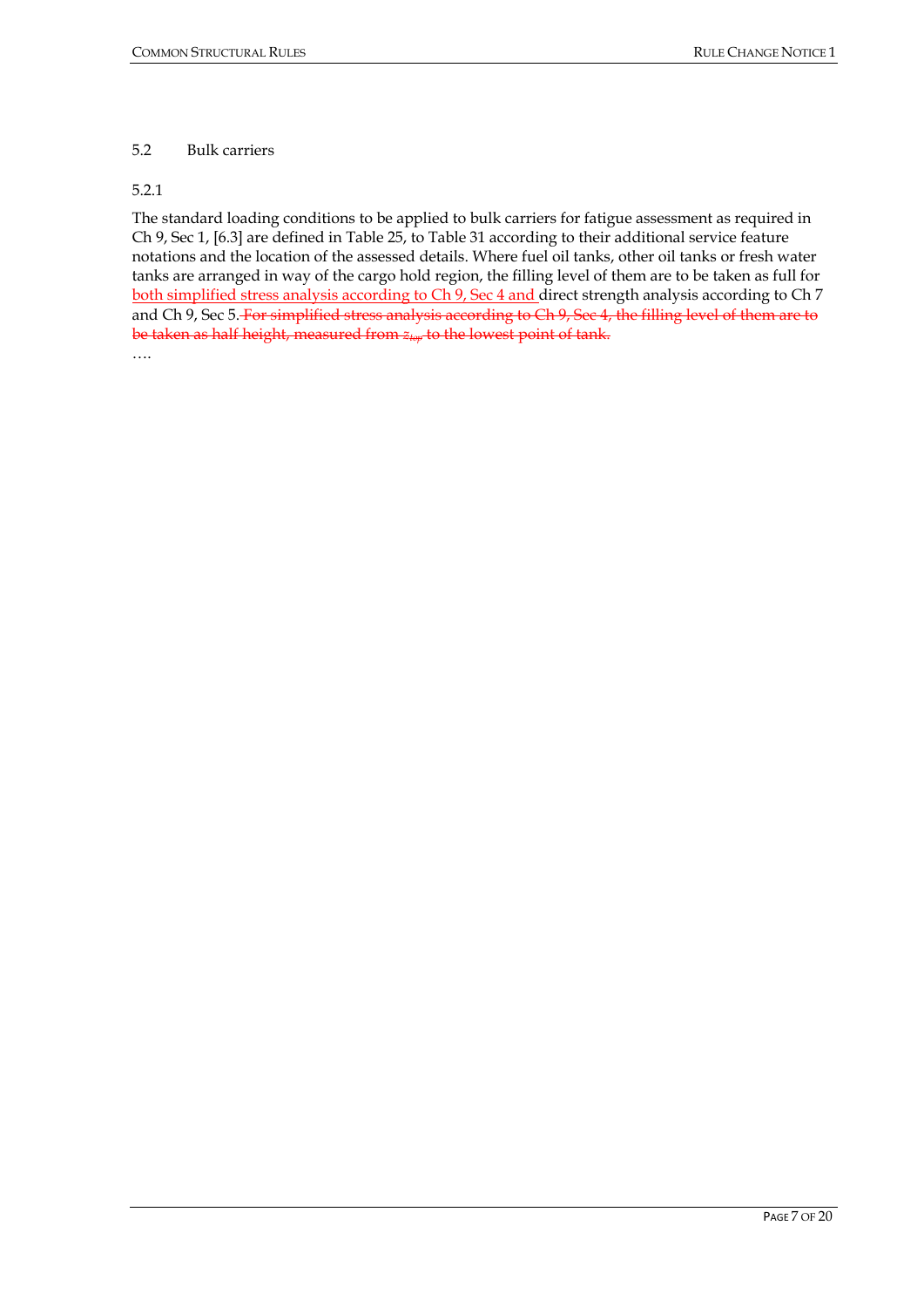## <span id="page-7-0"></span>CHAPTER 8 BUCKLING

## <span id="page-7-1"></span>SECTION 4 BUCKLING REQUIREMENTS FOR DIRECT STRENGTH ANALYSIS

5 STRUTS, PILLARS AND CROSS TIES

5.1 Buckling criteria

5.1.1

The compressive buckling strength of struts, pillars and cross ties is to satisfy the following criterion:

#### $η_{pillar} ≤ η_{all}$

The buckling strength of elementary plate panels of cross ties is to satisfy the following criterion:

#### $\underline{\eta}_{plate} \leq \underline{\eta}_{all}$

Where:

*n*<sub>pillar</sub> : Maximum utilisation factor of struts, pillars or cross ties, as defined in Ch 8, Sec 5, [3.1].

*n*<sub>plate</sub> : Maximum plate utilisation factor calculated according to UP-B, as defined in Ch 8, Sec 5, [2.2].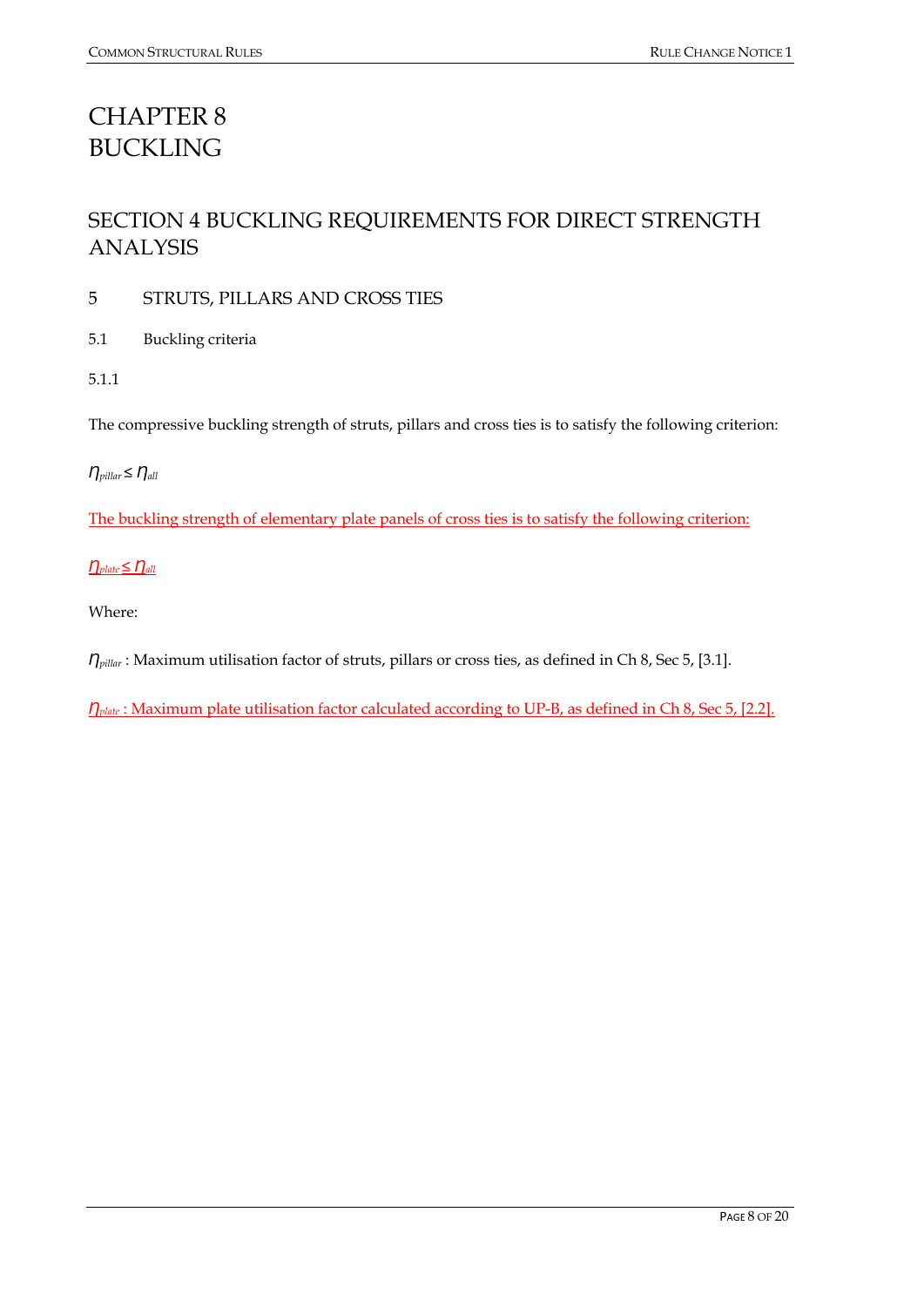### <span id="page-8-0"></span>SECTION 5 BUCKLING CAPACITY

#### SYMBOLS

*γGEB* : Stress multiplier factor of global elastic buckling capacity.

#### 2 BUCKLING CAPACITY OF PLATES AND STIFFENERS

2.1 Overall stiffened panel capacity

#### **2.1.1**

….

The elastic stiffened panel limit state is based on the following interaction formula, which sets a precondition for the buckling check of stiffeners in accordance with [2.3.4]:

$$
\frac{P_Z}{\epsilon_F} = 1
$$

$$
\frac{\gamma}{\gamma_{GEB}} = 1
$$

where  $e_f$  and  $P_z$  are defined in [2.3.4]. where the stress multiplier factor corresponding to global elastic buckling capacity,  $\gamma_{CFR}$ , is to be calculated based on the following formulae:

 $\gamma_{GEB} = \gamma_{GEB,bi+\tau}$  for  $\tau \neq 0$  and  $(\sigma_x > 0$  or  $\sigma_v > 0)$ 

 $\gamma_{GEB} = \gamma_{GEB,bi}$  for  $\tau = 0$  and  $(\sigma_x > 0$  or  $\sigma_y > 0)$ 

 $\gamma_{GEB} = \gamma_{GEB, \tau}$  for  $\tau \neq 0$  and  $(\sigma_x \leq 0 \text{ and } \sigma_y \leq 0)$ 

where  $\gamma_{GFR\, bi}$ ,  $\gamma_{GFR\, bi}$  and  $\gamma_{GFR\, \tau}$  are stress multiplier factors for different load combinations as defined in [2.1.2], [2.1.3] and [2.1.4], respectively. For the calculation of  $\gamma_{CFR bi+ \tau}$ ,  $\gamma_{CFR bi}$  and  $\gamma_{CFR \tau}$ neither  $\sigma_{\chi}$  nor  $\sigma_{\psi}$  shall be taken less than 0.

<sup>σ</sup>*x*, <sup>σ</sup>*y* : Applied normal stresses to the plate panel, in N/mm2, to be taken as defined in [2.2.7].

<u>*τ* : Applied shear stress, in N/mm<sup>2</sup>, to be taken as defined in [2.2.7]</u>

#### **2.1.2**

The stress multiplier factor  $\gamma_{CFR, bi}$  for the stiffened panel subjected to biaxial loads is taken as:

$$
\gamma_{GEB,bi} = \frac{\pi^2}{L_{B1}^2 L_{B2}^2} \frac{[D_{11}L_{B2}^4 + 2(D_{12} + D_{33})n^2 L_{B1}^2 L_{B2}^2 + n^4 D_{22} L_{B1}^4]}{L_{B2}^2 N_x + n^2 L_{B1}^2 K_{tran} N_y}
$$

where:

 $N<sub>x</sub>$  : Load per unit length applied on the edge along *x* axis of the stiffened panel, in N/mm,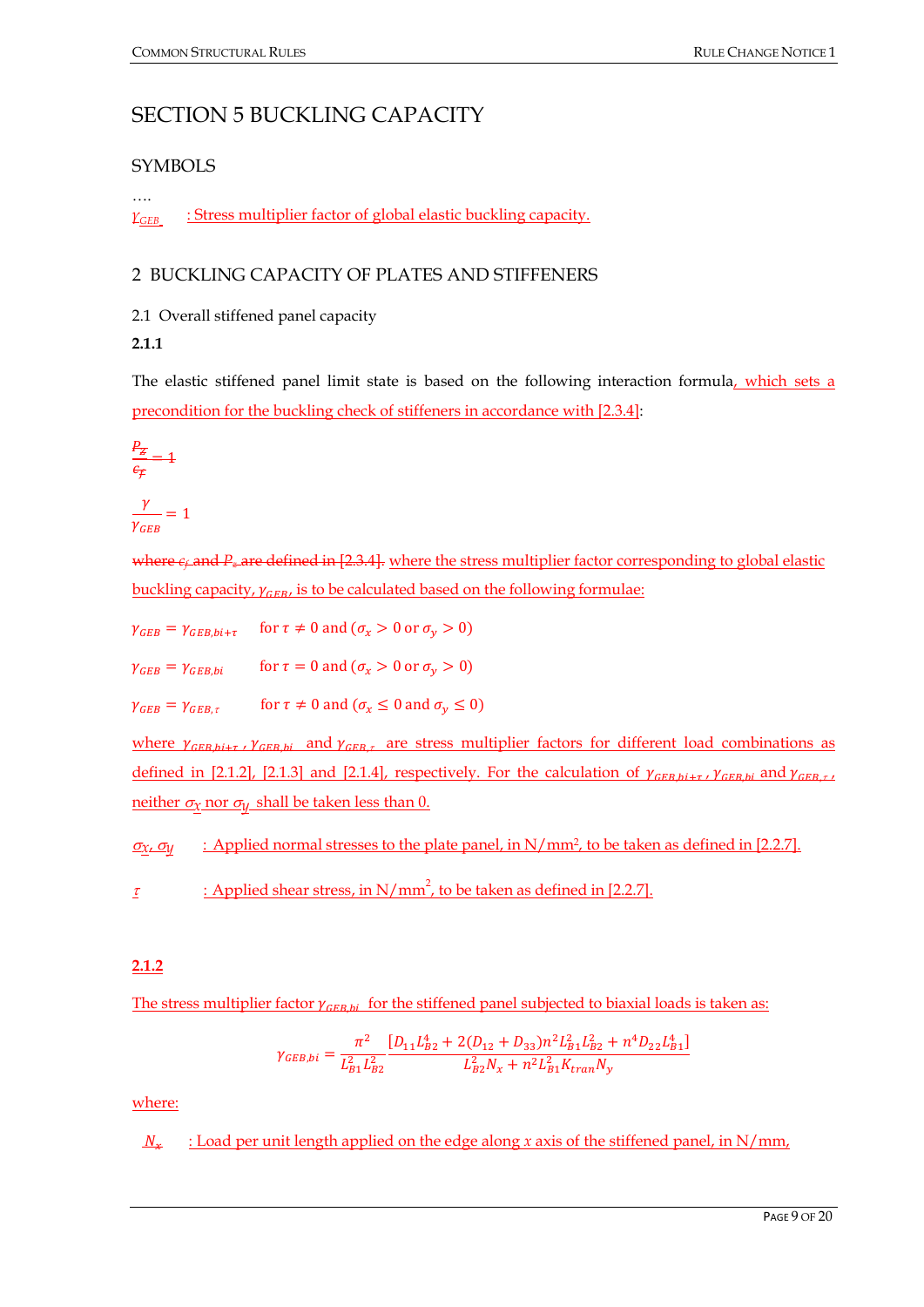taken as

 $N_r = \sigma_{r,av}(t_n s + t_w h_w + t_\text{f} b_\text{f})/s$ 

N<sub>y</sub> : Load per unit length applied on the edge along *y* axis of the stiffened panel, in N/mm, taken as

 $N_{\nu} = c\sigma_{\nu}t_n$ 

- $L_{B1}$  : Stiffener span, in mm, equal to spacing between primary supporting members, i.e.  $L_{B1} = l$ . For vertically stiffened side shell of single side skin bulk carriers,  $L_{B1} = 0.8l$ .
- *LB2* : Width of the stiffened panel, in mm, taken as 6 times of the stiffener spacing, i.e. 6*s*.
- *n* : Number of half waves along the direction perpendicular to the stiffener axis. The factor  $\gamma_{GFR\,bi}$  is to be minimized with respect to the wave parameter *n*, i.e. to be taken as the smallest value larger than zero.
- $K_{tran}$  : Coefficient taken as 0.9.
- *c* : Factor taking into account the stresses in the attached plating acting perpendicular to the stiffener axis:

 $c = 0.5(1 + \Psi)$  for  $0 \le \Psi \le 1$ 

$$
c = \frac{1}{2(1 - \Psi)} \qquad \text{for } \Psi < 0
$$

- *Ψ* : Edge stress ratio for case 2 according to Table 3.
- $\sigma_{x,av}$  : Average stress for both plate and stiffener with Poisson correction, taken as:

 $\sigma_{x,av} = \sigma_x - \nu \sigma_y A_s/(A_p + A_s) \ge 0$  for  $\sigma_x > 0$  and  $\sigma_y > 0$ 

 $\sigma_{x\,av} = \sigma_x$  for  $\sigma_x \le 0$  or  $\sigma_y \le 0$ 

 $D_{11}, D_{12}, D_{22}, D_{33}$ : Bending stiffness coefficients, in Nmm, of the stiffened panel, defined as:

 $D_{11} = \frac{EI_{eff}10^4}{s}$  $\boldsymbol{s}$  $D_{12} = \frac{Et_p^3v}{12(1-v^2)}$  $12(1-\nu^2)$  $D_{22} = \frac{Et_p^3}{12(1 - )}$  $12(1-\nu^2)$  $D_{33} = \frac{Et_p^3}{12(1+1)}$  $12(1 + v)$  )  $\overline{a}$  $\blacksquare$  $\overline{a}$  $\overline{a}$  $\blacksquare$  $\mathbf{I}$ 

 $I_{eff}$  : Moment of inertia, in cm<sup>4</sup>, of the stiffener including effective width of attached plating, the same as *I* defined in [2.3.4].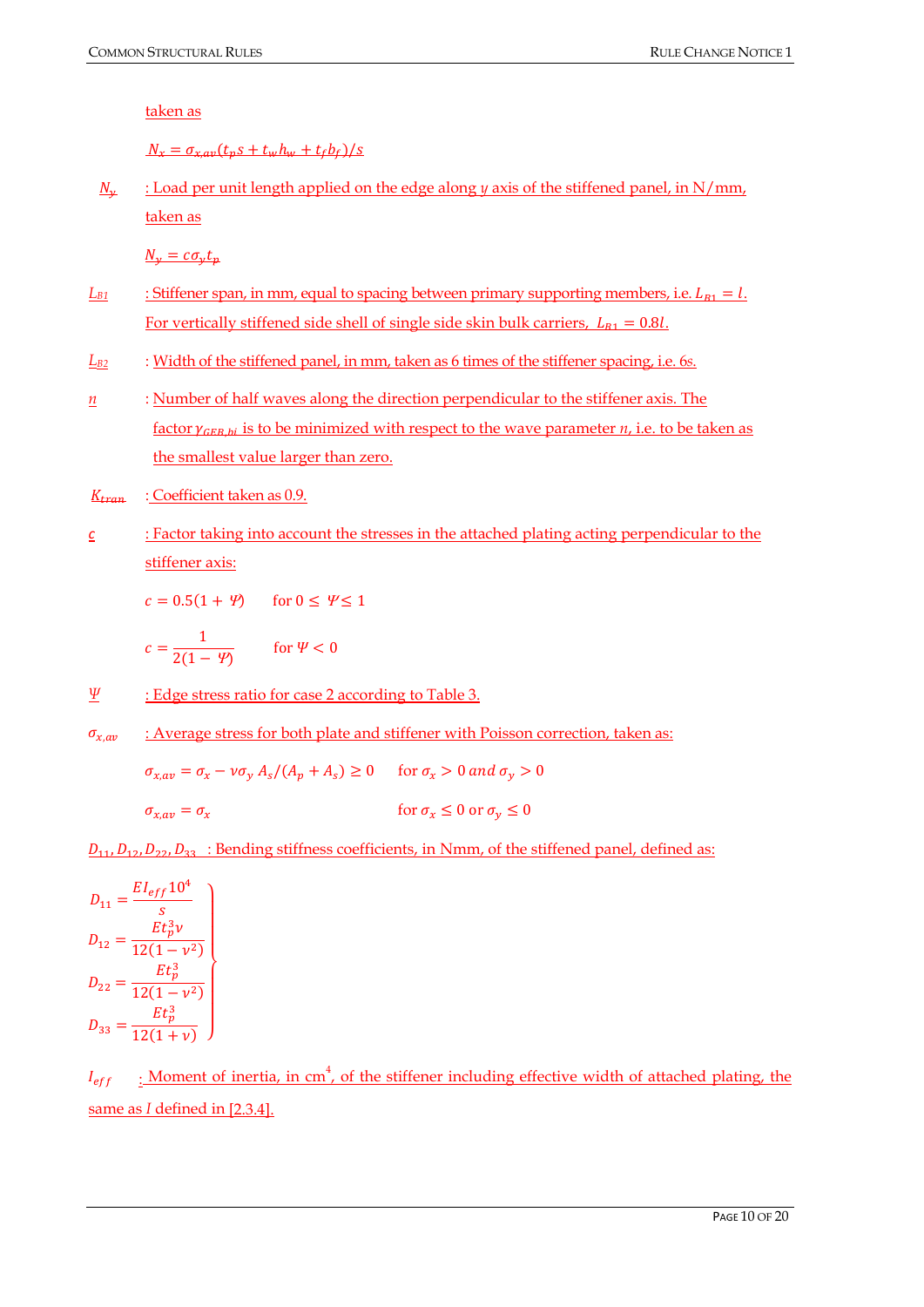#### **2.1.3**

The stress multiplier factor  $\gamma_{CFR}$ , for the stiffened panel subjected to pure shear load is taken as:

$$
\gamma_{GEB,\tau} = \frac{\sqrt[4]{D_{11}^3 D_{22}}}{(L_{B1}/2)^2 N_{xy}} \left[ 8.125 + 5.64 \sqrt{\frac{(D_{12} + D_{33})^2}{D_{11} D_{22}}} - 0.6 \frac{(D_{12} + D_{33})^2}{D_{11} D_{22}} \right]
$$
\n
$$
f \text{ or } D_{11} D_{22} \ge (D_{12} + D_{33})^2
$$
\n
$$
\gamma_{GEB,\tau} = \frac{\sqrt{2D_{11}(D_{12} + D_{33})}}{(L_{B1}/2)^2 N_{xy}} \left[ 8.3 + 1.525 \frac{D_{11} D_{22}}{(D_{12} + D_{33})^2} - 0.493 \frac{D_{11}^2 D_{22}^2}{(D_{12} + D_{33})^4} \right] \text{ for } D_{11} D_{22} < (D_{12} + D_{33})^2
$$

where

 $N_{xy}=\tau t$ 

#### **2.1.4**

The stress multiplier factor  $\gamma_{GER, bi+r}$  for the stiffened panel subjected to combined loads is taken as:

$$
\gamma_{GEB,bi+\tau} = \frac{1}{2} \gamma_{GEB,\tau}^{2} \left[ -\frac{1}{\gamma_{GEB,bi}} + \sqrt{\frac{1}{\gamma_{GEB,bi}^{2}} + 4 \frac{1}{\gamma_{GEB,\tau}^{2}}} \right]
$$

where  $\gamma_{GEB, bi}$  and  $\gamma_{GEB, \tau}$  are as defined in [2.1.2] and [2.1.3], respectively.

#### 2.2 Plate capacity

#### **2.2.7 Applied normal and shear stresses to plate panels**

The normal stresses,  $\sigma_x$  and  $\sigma_y$ , in N/mm<sup>2</sup>, to be applied for the overall stiffened panel capacity and the plate panel capacity calculations, as given in [2.1.1] and [2.2.1] respectively, are to be taken as follows:

• For FE analysis, the reference stresses as defined in Ch 8, Sec 4, [2.4].

• For prescriptive assessment, the axial or transverse compressive stresses calculated according to Ch 8, Sec 3, [2.2.1], at load calculation points of the considered elementary plate panel, as defined in Ch 3, Sec 7, [2].

• For grillage analysis where the stresses are obtained based on beam theory, the stresses taken as:

$$
\sigma_x = \frac{\sigma_{xb} + v \sigma_{yb}}{1 - v^2}
$$

$$
\sigma_y = \frac{\sigma_{yb} + v \sigma_{xb}}{1 - v^2}
$$

where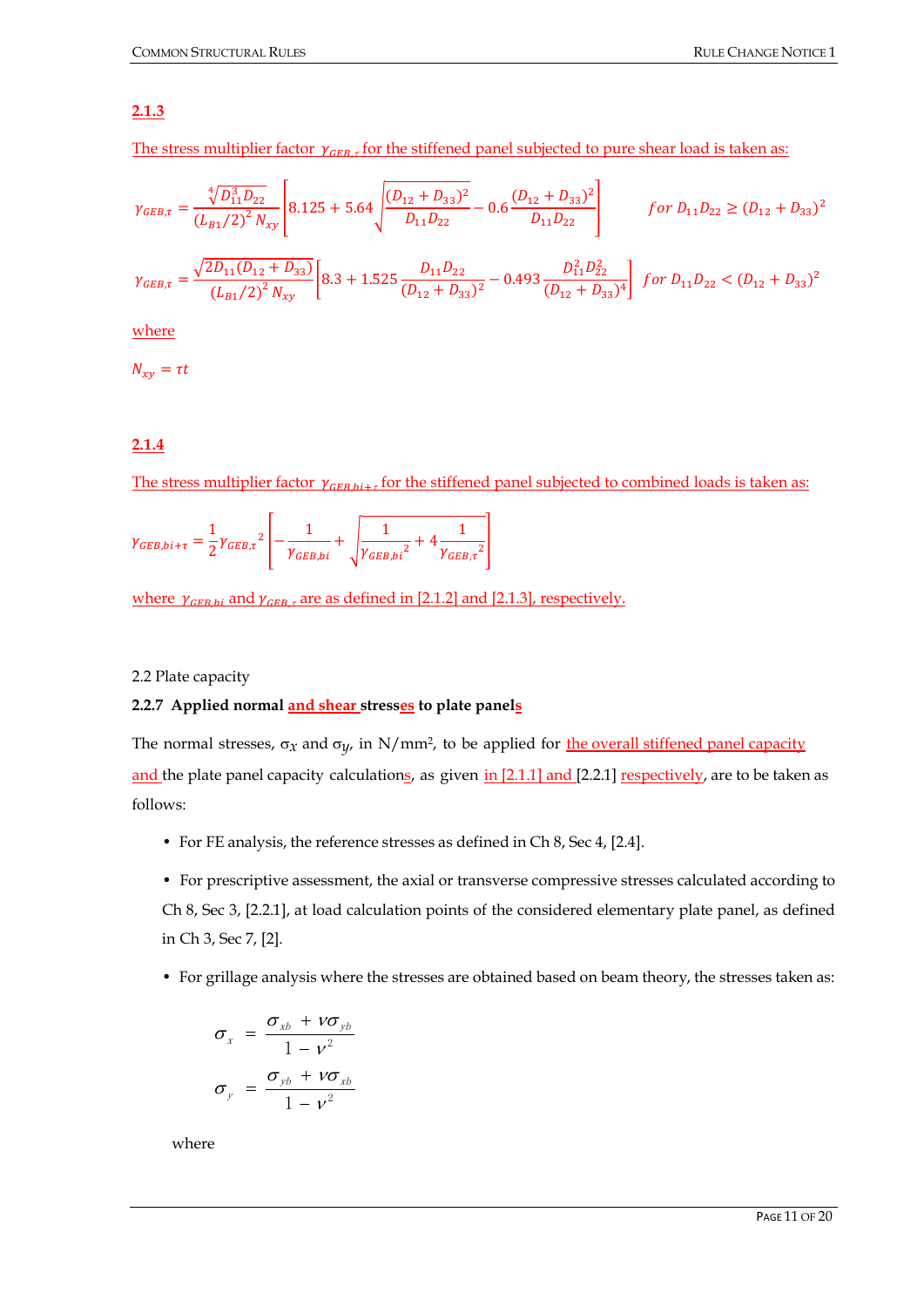σ*xb*, σ*yb*: Stress, in N/mm2, from grillage beam analysis respectively along *x* or *y* axis of the attached **buckling panel** plate of girders.

The shear stress  $\tau$ , in N/mm<sup>2</sup>, to be applied for the overall stiffened panel capacity and the plate panel capacity calculations, as given in  $[2.1.1]$  and  $[2.2.1]$  respectively, are to be taken as follows:

- For FE analysis, the reference shear stresses as defined in Ch 8, Sec 4, [2.4].
- For prescriptive assessment of the plate panel capacity, the shear stresses calculated according to Ch 8, Sec 3, [2.2.1], at load calculation points of the considered elementary plate panel, as

defined in Ch 3, Sec 7, [2].

• For prescriptive assessment of the overall stiffened panel capacity, the shear stresses calculated according to Ch 8, Sec 3, [2.2.1], at the following load calculation point:

- $\bullet$  At the middle of the full span,  $l$ , of the considered stiffener.
- **At the intersection point between the stiffener and its attached plating.**
- For grillage beam analysis,  $\tau = 0$  in the attached buckling panel plate of girders.

#### **2.3 Stiffeners**

#### **2.3.2 Web thickness of flat bar**

For accounting the decrease of the stiffness due to local lateral deformation, the effective web thickness of flat bar stiffener, in mm, is to be used in  $[2.1]$  and  $[2.3.4]$  for the calculation of the net sectional area, *As*, the net section modulus, *Z,* and the moment of inertia, *I*, of the stiffener and is taken as:

$$
t_{w_{\text{--}red}} = t_{w} \left( 1 - \frac{2\pi^2}{3} \left( \frac{h_{w}}{s} \right)^2 \left( 1 - \frac{b_{\text{eff1}}}{s} \right) \right)
$$

#### **2.3.4 Ultimate buckling capacity**

….

 $M_{0}$ : Bending moment, in Nmm, due to the lateral deformation *w* of stiffener:

$$
M_{\theta} = F_E \left( \frac{P_{\mathbf{z}} w}{\epsilon_f - P_{\mathbf{z}}} \right) \text{ with } \epsilon_f - P_{\mathbf{z}} > 0
$$

$$
M_0 = F_E \frac{\gamma}{\gamma_{GEB} - \gamma} w_0
$$
 with precondition  $\gamma_{GEB} - \gamma > 0$ 

where  $\gamma_{CFB}$  is the stress multiplier factor of global elastic buckling capacity as defined in [2.1].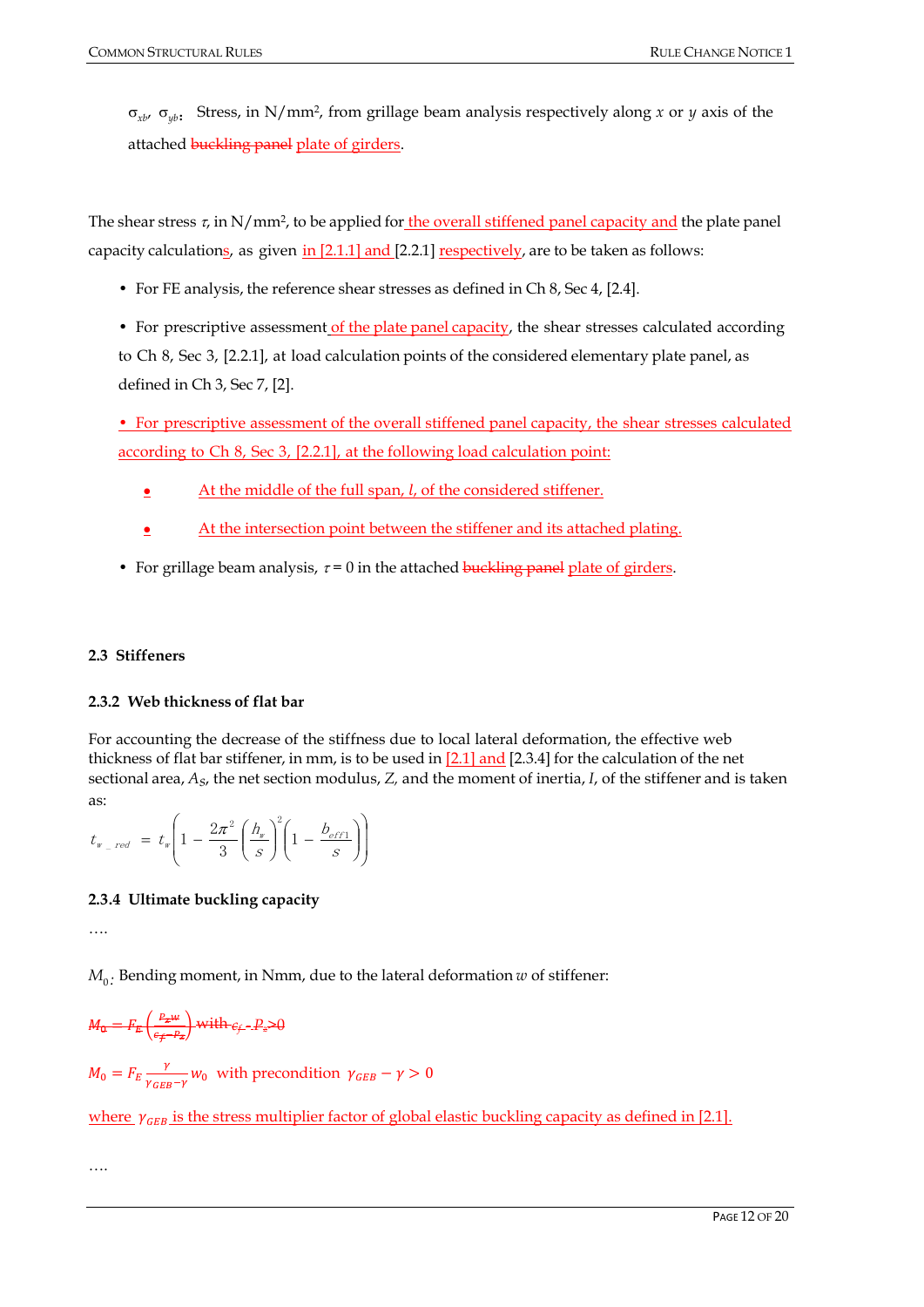*Pz :* : Nominal lateral load, in N/mm 2 , acting on the stiffener due to stresses, <sup>σ</sup>*x*, <sup>σ</sup>*<sup>y</sup>* and *τ*, in the attached plating in way of the stiffener mid span:

$$
P_z = \frac{t_{\overline{p}}}{s} \left( \sigma_{\overline{x}t} \left( \frac{\pi s}{t} \right)^2 + 2c\gamma \sigma_{\overline{y}} + \sqrt{2}\tau_{\overline{z}} \right)
$$

$$
\sigma_{\overline{x}t} = \gamma \sigma_{\overline{x}} \left( 1 + \frac{A_{\overline{s}}}{s t_{\overline{p}}} \right) \text{ But not less than } \theta
$$

$$
\tau_{\pm} = \gamma |\tau| - t_p \sqrt{R_{e\mu} E \left(\frac{m_{\pm}}{a^2} + \frac{m_Z}{b^2}\right)} \ge 0
$$
 but not less than 0

- <sup>σ</sup>*<sup>y</sup>* : Stress applied on the edge along *y* axis of the buckling panel, in N/mm 2 , but not less than 0.
	- For FE analysis, σ*<sup>y</sup>* is the FE corrected stress as defined in [2.3.6] in the attached plating in the direction perpendicular to the stiffener axis.
	- For prescriptive assessment, σy is the maximum compressive stress calculated according to Sec 3, [2.2.1], at load calculation points of the stiffener attached plating, as defined in Sec 3, [1.2.2].
	- For grillage beam analysis, σy is the stress acting along the y-axis of the attached buckling panel.
- *τ* : Applied shear stress, in N/mm 2 .
	- For FE analysis, τ is the reference shear stress as defined in Sec 4, [2.4.2] in the attached plating.
	- For prescriptive assessment, τ is the shear stress at the attached plate calculated according to Sec 3, [2.2.1 at the following load calculation point.
		- $\blacklozenge$  At the middle of the full span,  $l$ , of the considered stiffener
		- At the intersection point between the stiffener and its attached plate.
	- For grillage beam analysis,  $\tau = 0$  in the attached buckling panel.

*m*<sub>1</sub>, *m*<sub>2</sub> : Coefficients taken equal to:

 $m_1 = 1.47$ ,  $m_2 = 0.49$  for  $\alpha \ge 2$ 

 $m_1 = 1.96$ ,  $m_2 = 0.37$  for  $\alpha < 2$ 

*c* : Factor taking into account the stresses in the attached plating acting perpendicular to the stiffener's axis:

 $c = 0.5(1 + \Psi)$  for  $0 \le \Psi \le 1$ 

$$
c = \frac{1}{2(1+\Psi)} \qquad \text{for } \Psi < 0
$$

- *Ψ* : Edge stress ratio for case 2 according to Table 3.
- *w* : Deformation of stiffener, in mm:

 $w = w_0 + w_1$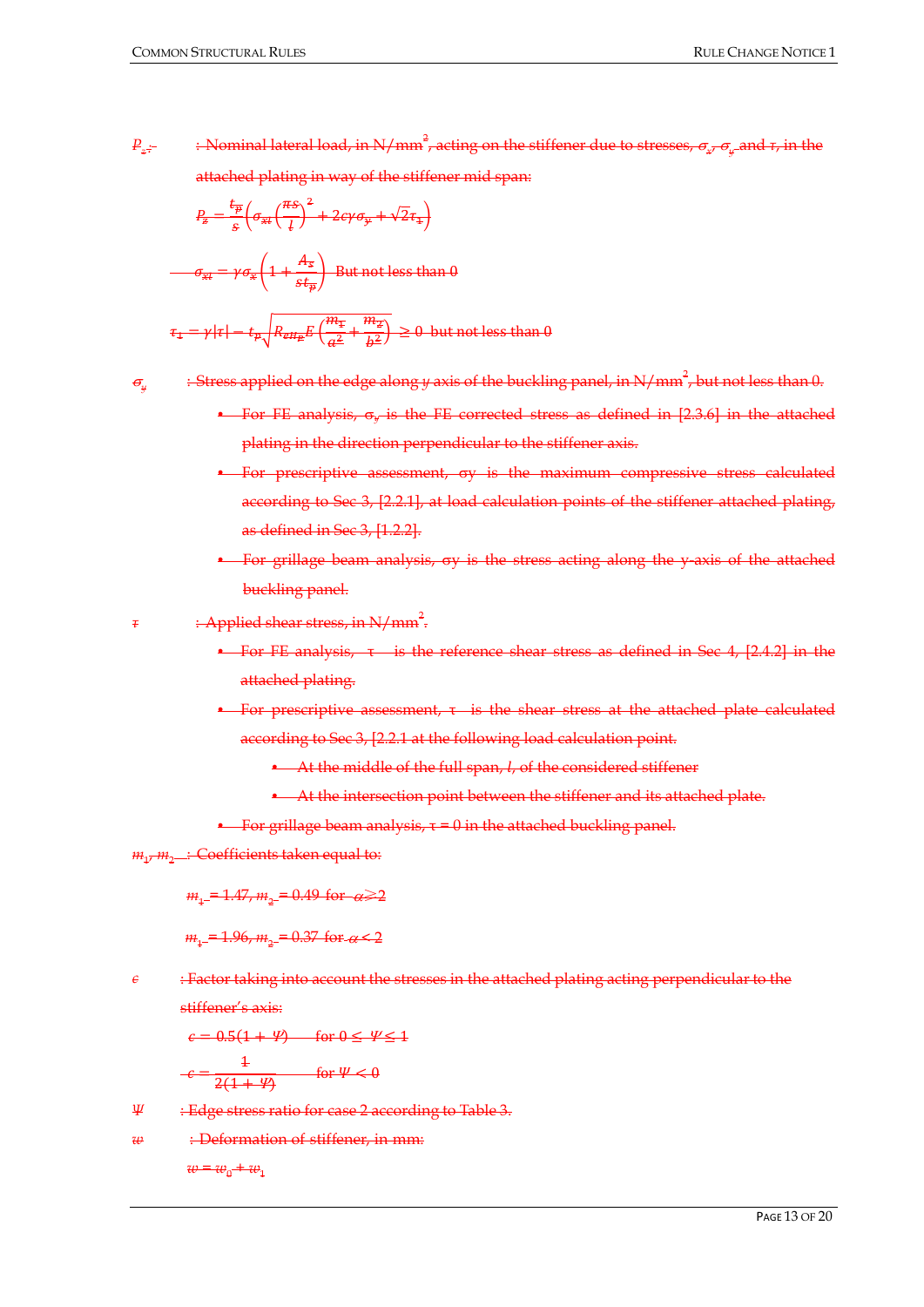#### *w*<sup>1</sup> : Deformation of stiffener, in mm, at mid-point of stiffener span due to lateral load *P*. In case

of uniformly distributed load,  $w_1$  is to be taken as:

$$
w_{\pm} = C_{\text{t}} \frac{|P|s l^4}{384 \times 10^2 EI}
$$
 in general  

$$
w_{\pm} = C_{\text{t}} \frac{5|P|s l^4}{384 \times 10^2 EI}
$$
 for stiffeners sniped at both ends

$$
w_1 = C_1 \frac{2|P|s|^4}{384 \times 10^2 EI}
$$
 for stiffeners sniped at one end and continuous at the other end.

 $\epsilon_{\rm f}$   $\qquad$   $\pm$  Elastic support provided by the stiffener, in N/mm<sup>2</sup>:

$$
c_{\text{F}} = F_{\text{E}} \left(\frac{\pi}{l}\right)^{2} (1 + c_{\text{p}})
$$

$$
c_{\text{p}} = \frac{1}{1 + \frac{0.91}{c_{\text{xx}}} \left(\frac{12l}{\text{st}_{\text{p}}^{2}} 10^{4} - 1\right)}
$$

**be taken as:** 

 $\epsilon_{\overline{xa}} = \vert$  $2s$  $+\frac{2s}{l}$ 2 for *l*≥2*s*  $c_{\overline{xa}} = \left[1 + \left(\frac{l}{2s}\right)^2\right]$ 2 for *l* < 2*s*

 $\sigma_w$  : Stress due to torsional deformation, in N/mm<sup>2</sup>, to be taken as:

$$
\sigma_{w} = E y_{w} \left(\frac{t_{f}}{2} + h_{w}\right) \Phi_{v} \left(\frac{\pi}{t}\right)^{2} \left(\frac{1}{1 - \frac{0.4R_{\text{eff}}}{\sigma_{\text{EF}}}} - 1\right)
$$
 for stiffener induced failure (SI).  

$$
\sigma_{w} = E y_{w} \left(\frac{t_{f}}{2} + h_{w}\right) \Phi_{0} \left(\frac{m_{tor}\pi}{l_{tor}}\right)^{2} \left(\frac{1}{1 - \frac{\gamma\sigma_{a}}{\sigma_{\text{ET}}}} - 1\right)
$$
 with precondition  $\sigma_{\text{ET}} - \gamma\sigma_{a}$ 

 $> 0$  for stiffener induced failure (SI).

 $l_{tor}$  : Stiffener span, distance equal to spacing between primary supporting members, i.e.  $l_{tor} = l$ . When the stiffener is supported by tripping brackets,  $l_{tor}$  should be taken as the maximum spacing between the adjacent primary supporting members and fitted tripping brackets.

<sup>Φ</sup>*0:* Coefficient taken as:

$$
\Phi_{\theta} = \frac{l}{h_{\text{w}}} I \theta^{-3}
$$

$$
\Phi_{0} = \frac{l_{tor}}{m_{tor} h_{\text{w}}} 10^{-4}
$$

 $\sigma_{ET}$  : Reference stress for torsional buckling, in N/mm<sup>2</sup>, to be taken as:

$$
\begin{split} \sigma_{ET} = & \frac{E}{l_{\bar{p}}} \left[ \frac{\epsilon \pi^2 I_{\omega} 10^2}{l^2} + 0.385 I_{T} \right] \\ \sigma_{ET} = & \frac{E}{l_{p}} \left[ \left( \frac{m_{tor} \pi}{l_{tor}} \right)^2 I_{w} \cdot 10^2 + \frac{1}{2(1+\nu)} I_{T} + \left( \frac{l_{tor}}{m_{tor} \pi} \right)^2 \varepsilon \cdot 10^{-4} \right] \end{split}
$$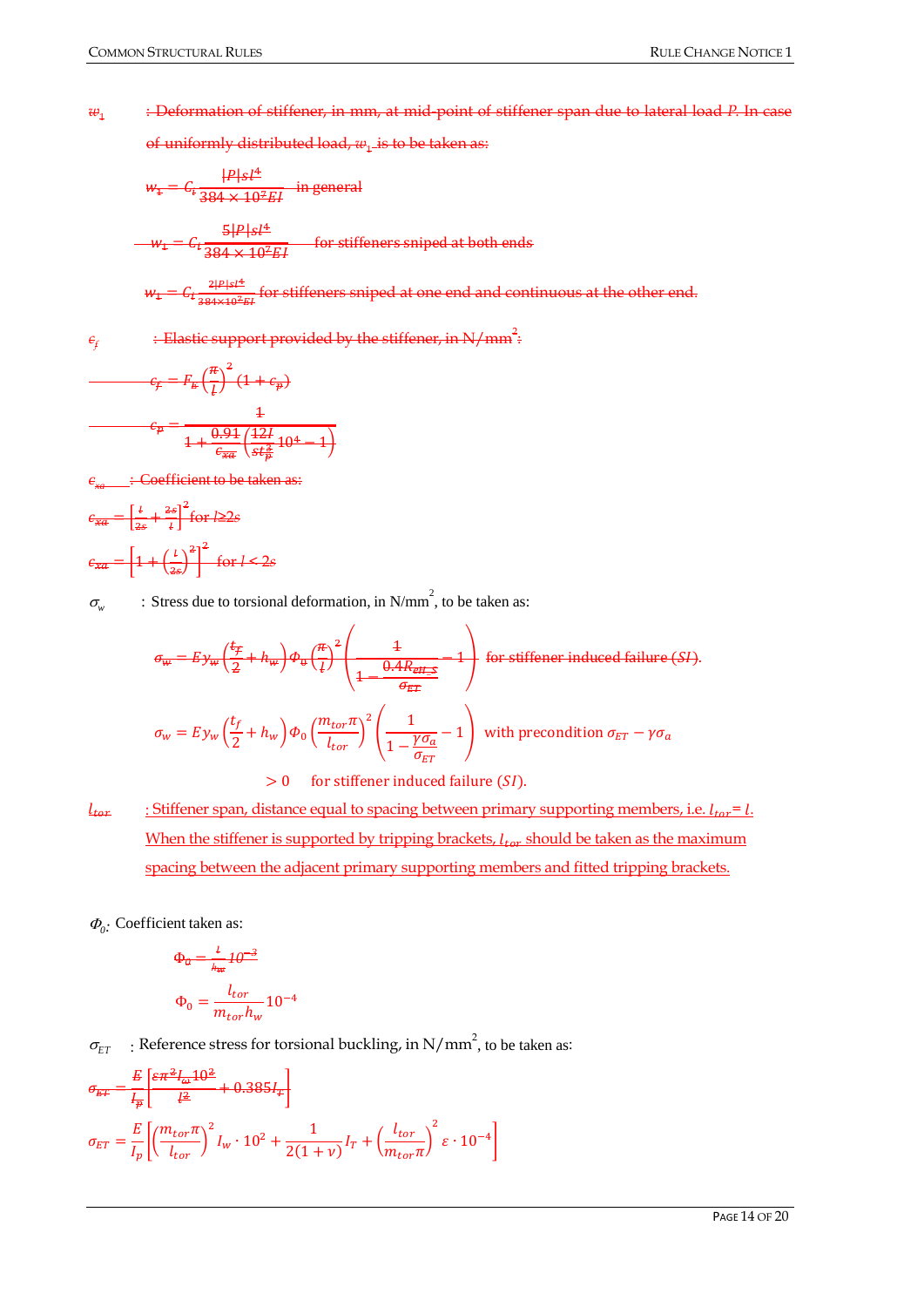- *I*<sub>ω</sub> : Net sectional <u>sectorial</u> moment of inertia of the stiffener, in cm<sup>6</sup>, about point *C* as shown in Figure 1, as defined in Table 5.
- $m_{tor}$  : Number of half waves within  $l_{tor}$ , taken as a positive integer so as to give smallest reference stress for torsional buckling.
- ε  $\cdot$  : Degree of fixation, in mm<sup>2</sup>, to be taken as:

$$
\varepsilon = 1 + \frac{\left(\frac{1}{\pi}\right)^2 10^{-3}}{\sqrt{\frac{4\omega}{\omega} \left(\frac{\theta.75s}{t_p^3} + \frac{\theta_f - 0.5t_f}{t_w^3}\right)}}
$$
\n
$$
\varepsilon = \left(\frac{3b}{t_p^3} + \frac{2h_w}{t_w^3}\right)^{-1} \quad \text{for bulb, angle, L2, L3 and T profiles:}
$$
\n
$$
\varepsilon = \left(\frac{t_p^3}{3b}\right) \quad \text{for flat bars.}
$$

|                                                                                                                        | $Flat bars$ <sup>(1)</sup>          | Bulb, angle, L2, L3 and T profiles                                                                                                                                                                                                                                                                                                                                                                                                                        |  |  |  |
|------------------------------------------------------------------------------------------------------------------------|-------------------------------------|-----------------------------------------------------------------------------------------------------------------------------------------------------------------------------------------------------------------------------------------------------------------------------------------------------------------------------------------------------------------------------------------------------------------------------------------------------------|--|--|--|
| $I_P$                                                                                                                  | $\frac{h_w^3 t_w}{3 \cdot 10^4}$    | $\sqrt{\frac{A_w(e_f-0.5t_f)^2}{3}+A_f e_f^2}$ 10 <sup>-4</sup>                                                                                                                                                                                                                                                                                                                                                                                           |  |  |  |
| $I_T$                                                                                                                  |                                     | $\frac{h_v t_w^3}{3 \cdot 10^4} \left(1 - 0.63 \frac{t_w}{h_w}\right) \left( \frac{(e_f - 0.5t_f)t_w^3}{3 \cdot 10^4} \left(1 - 0.63 \frac{t_w}{e_f - 0.5t_f}\right) + \frac{b_f t_f^3}{3 \cdot 10^4} \left(1 - 0.63 \frac{t_f}{b_f}\right) \right)$                                                                                                                                                                                                      |  |  |  |
| $I_{\omega}$                                                                                                           | $\frac{h_w^3 t_w^3}{36 \cdot 10^6}$ | For bulb, angle, L2 and L3 profiles<br>$A_{\mathcal{F}}e_{\mathcal{F}}^{2}b_{\mathcal{F}}^{2}/A_{\mathcal{F}}+2.6A_{\mathcal{W}}$<br>$\frac{12.10^6}{4} \left( \frac{A_{\rm f} + A_{\rm w}}{4} \right)$<br>$\frac{A_f^3 + A_w^3}{36 \cdot 10^6} + \frac{e_f^2}{10^6} \left( \frac{A_f b_f^2 + A_w t_w^2}{3} - \frac{\left( A_f b_f + A_w t_w \right)^2}{4 \left( A_s + A_s \right)} \right)$<br>For T profiles<br>$\frac{b_f^3 t_f e_f^2}{12 \cdot 10^6}$ |  |  |  |
| (1) $t_w$ is the net web thickness, in mm. $t_{w_{\text{red}}}$ as defined in [2.3.2] is not to be used in this table. |                                     |                                                                                                                                                                                                                                                                                                                                                                                                                                                           |  |  |  |

|  | <b>Table5: Moments of inertia</b> |  |
|--|-----------------------------------|--|
|--|-----------------------------------|--|

#### **2.3.6 FE corrected stresses for stiffener capacity**

When the reference stresses  $\sigma_x$  and  $\sigma_y$  obtained by FE analysis according to Ch 8, Sec 4, [2.4] are both compressive, they are  $\sigma_X$  is to be corrected according to the following formula formula:

• If  $\sigma_x < v \sigma_y$ :  $\sigma_{xcor} = 0$  $\sigma_{\overline{vector}} = \sigma_{\overline{y}}$ • If  $\sigma_y < \nu \sigma_{x}$ .  $\sigma_{\overline{x} \overline{c} \overline{a} \overline{x}} = \sigma_{\overline{x}}$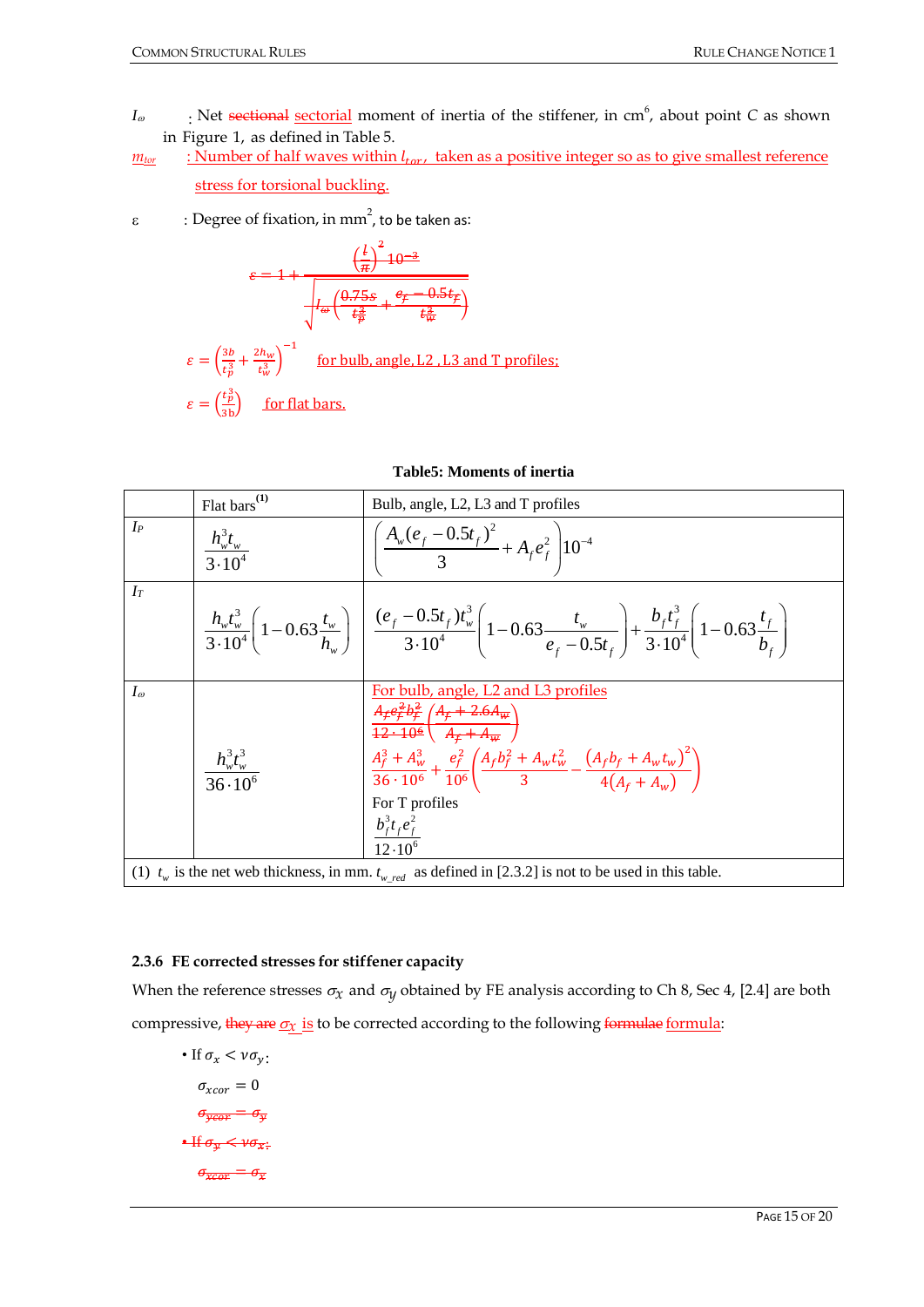$\sigma_{\overline{ycor}} = 0$ **• In the other cases:**  $\sigma_{\overline{xcor}} = \sigma_{\overline{x}} - \nu \sigma_{\overline{y}}$  $\sigma_{\overline{ycor}} = \sigma_{\overline{y}} - \nu \sigma_{\overline{x}}$ • If  $\sigma_x \geq \nu \sigma_{y}$ :  $\sigma_{xcor} = \sigma_x - \nu \sigma_y$ 

## <span id="page-15-0"></span>APPENDIX 1 STRESS BASED REFERENCE STRESSES

#### **2.1.1 Longitudinal stress**

…

…

• For <u>overall stiffened panel buckling and</u> stiffener buckling assessments,  $\sigma_x(x)$  applied on the shorter edge of the attached plate is to be taken as:

$$
\sigma_x = \frac{\sum_{i=1}^{n} A_i \sigma_{xi}}{\sum_{i=1}^{n} A_i}
$$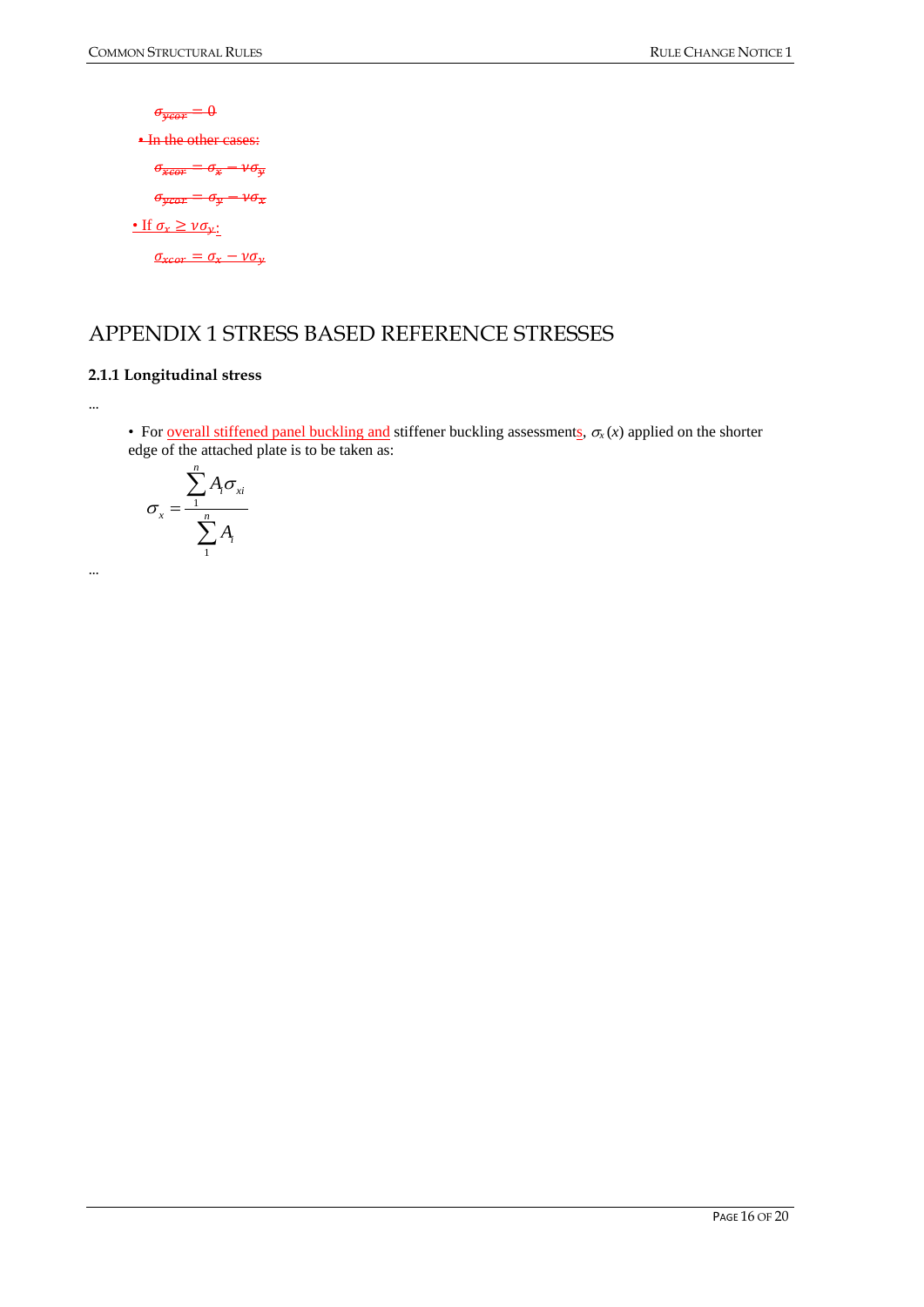## <span id="page-16-0"></span>CHAPTER 9 **FATIGUE**

### <span id="page-16-1"></span>SECTION 3 FATIGUE EVALUATION

#### 6 Weld improvement Methods

6.1 General

6.1.1

Post-weld fatigue strength improvement methods are to be considered as a supplementary means of achieving the required fatigue life, and subjected to quality control procedures and corrosion protection in accordance with Pt 1, Ch 3, Sec 4. The benefit from post-weld treatment can only be applied for corrosion free condition and may only be considered provided that a protective coating is applied after the post-weld treatment and maintained during the design life time.

6.4 Applicability

6.4.1

The application of post-weld improvement and fatigue improvement factor provided in this section is subject to following limitations:

……

• This benefit can only be achieved in a corrosion free condition and may only be considered provided that a suitable protective coating is applied after the post-weld Treatment and maintained during the design life time.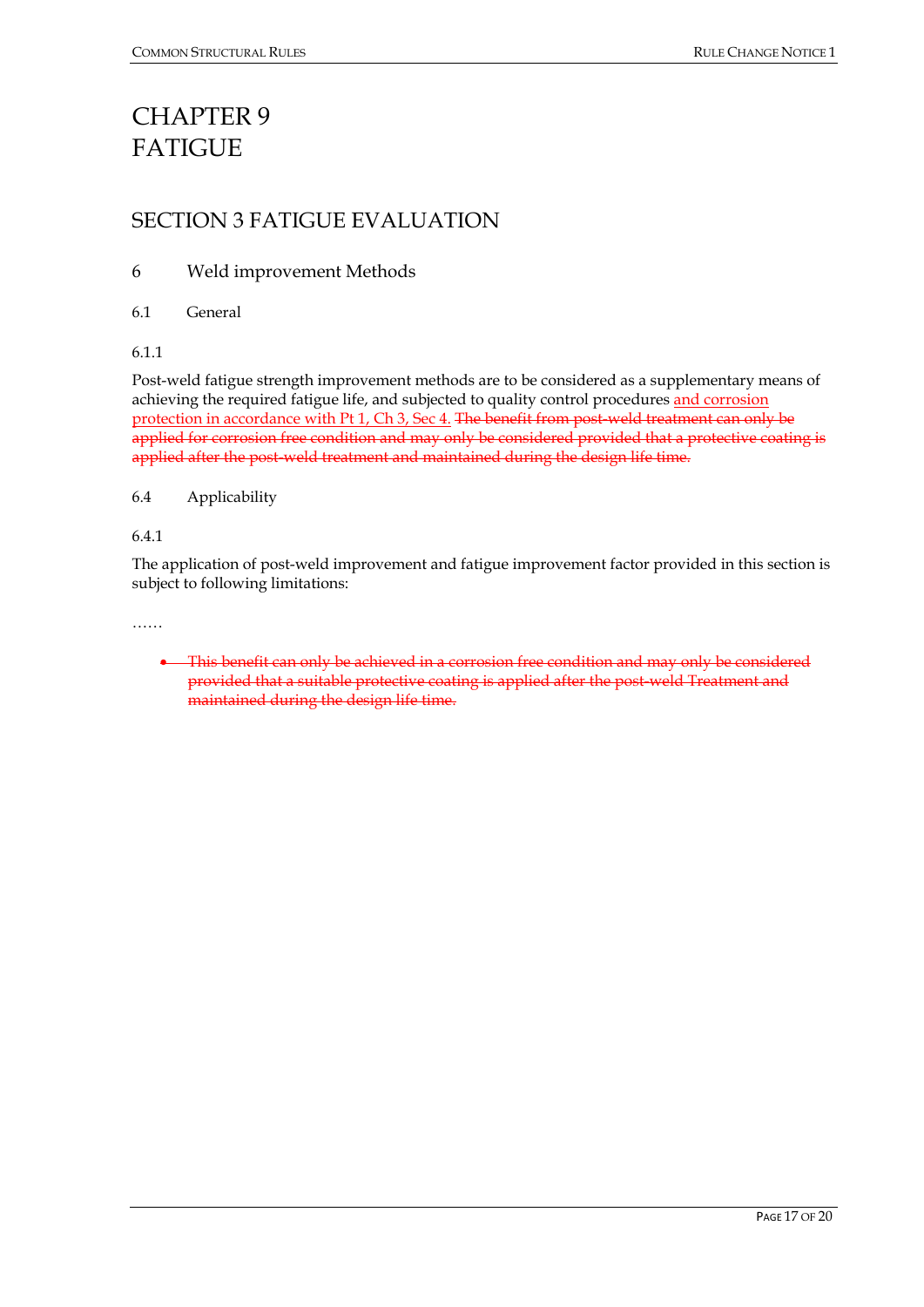## <span id="page-17-0"></span>CHAPTER 12 **CONSTRUCTION**

## <span id="page-17-1"></span>SECTION 3 DESIGN OF WELD JOINTS

#### 2 TEE OR CROSS JOINT

2.4 Partial or full penetration welds

2.4.6 Locations required for partial penetration welding

Partial penetration welding as defined in [2.4.2], is to be used in the following locations (see examples in Figure 3):

b) End connection of Llongitudinal/transverse bulkhead primary supporting member including buttress structure end connections to the double bottom and both end connections of backing bracket, where it is fitted.

2.5.2

….

….

….

Table 3 Weld Factors for Miscellaneous Fittings and Equipment

| Item                                                                                | Connection to                 | fweld               |  |  |
|-------------------------------------------------------------------------------------|-------------------------------|---------------------|--|--|
| Hatch cover                                                                         | Watertight/oil-tight joints   | 0.48(1)             |  |  |
|                                                                                     | At ends of stiffeners         | 0.38(2)             |  |  |
|                                                                                     | Elsewhere                     | 0.24                |  |  |
| Mast, derrick post, crane pedestal, etc.                                            | Deck / Underdeck reinforced   | 0.43                |  |  |
|                                                                                     | structure                     |                     |  |  |
| Deck machinery seat                                                                 | Deck                          | 0.24                |  |  |
| Mooring equipment seat                                                              | Deck                          | 0.43                |  |  |
| Ring for access hole type cover                                                     | Anywhere                      | 0.43                |  |  |
| Stiffening of side shell doors and weathertight doors                               | Anywhere                      | 0.24                |  |  |
| Frames of shell and weathertight doors                                              | Anywhere                      | 0.43                |  |  |
| Coaming of ventilator and air pipe                                                  | Deck                          | 0.43                |  |  |
| Ventilators, etc., fittings                                                         | Anywhere                      | 0.24                |  |  |
| Ventilators, air pipes, etc., coaming to deck                                       | Deck                          | 0.43                |  |  |
| Scupper and discharge                                                               | Deck                          | 0.55                |  |  |
| Bulwark stay                                                                        | Deck                          | 0.24                |  |  |
| <b>Bulwark</b> plating                                                              | Deck                          | 0.43                |  |  |
| Guard rail, stanchion                                                               | Deck                          | 0.43                |  |  |
| Cleats and fittings                                                                 | Hatch coaming and hatch cover | $0.60$ $0.24^{(3)}$ |  |  |
| For bulk carrier hatch covers $f_{\text{weld}} = 0.38$ for watertight joints<br>(1) |                               |                     |  |  |
| For bulk carrier hatch covers $f_{\text{weld}} = 0.24$ at ends of stiffeners<br>(2) |                               |                     |  |  |

(3) Minimum weld factor. Where *tas-built* >11.5 *mm lleg* need not exceed 0.62*tas-built*. Penetration welding may be required depending on design.

….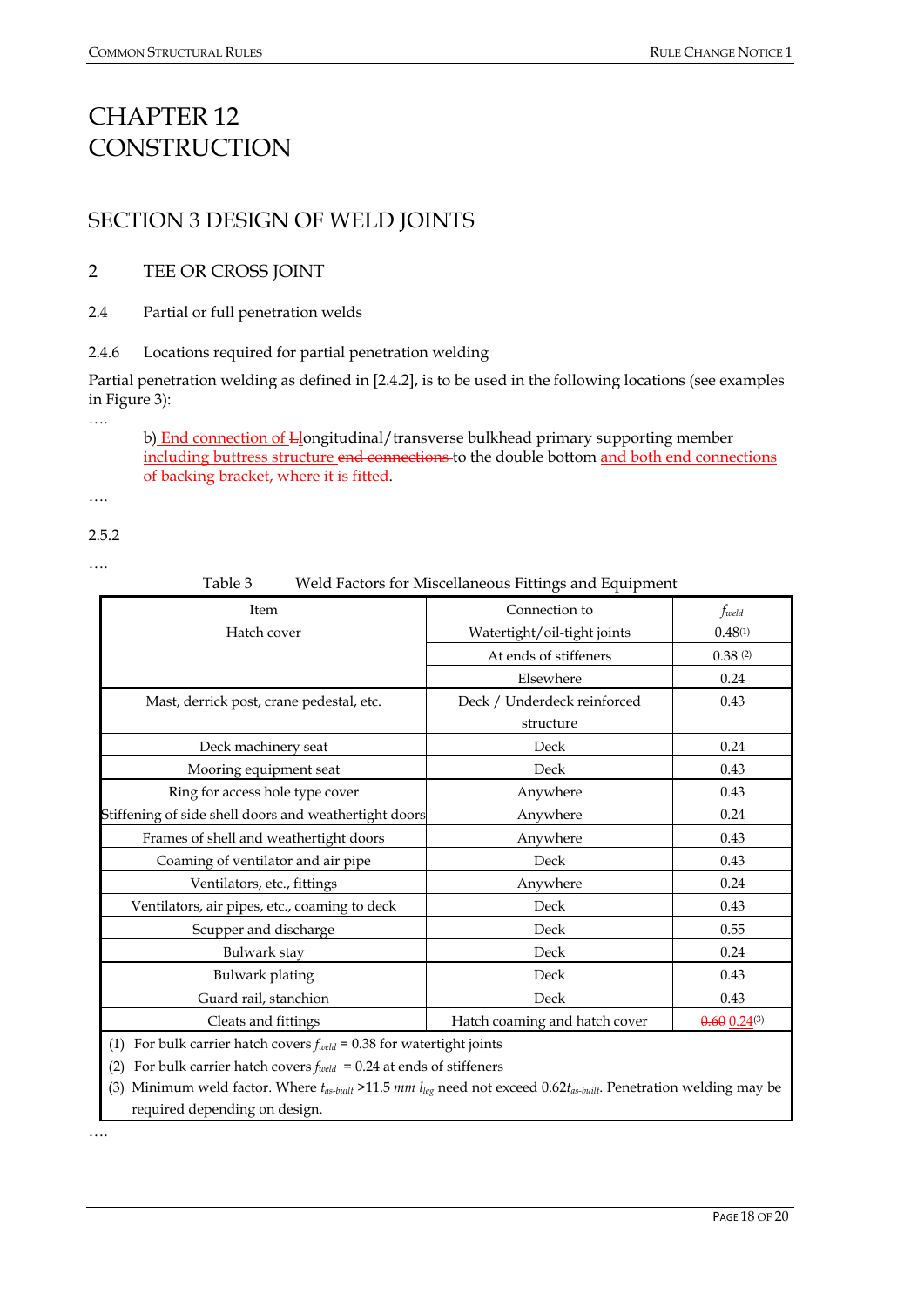## <span id="page-18-0"></span>PART 2 SHIP TYPES

## <span id="page-18-1"></span>CHAPTER 1 BULK CARRIERS

## <span id="page-18-2"></span>SECTION 2 STRCUTURAL DESIGN PRINCIPLES

#### 3 STRUCTURAL DETAIL PRINCIPLES

- 3.3 Deck structures
- 3.3.5 Protection against wire rope

Wire rope grooving in way of cargo holds openings is to be prevented by fitting suitable protection such as half-round bar on the hatch side girders (i.e. upper portion of topside tank plates) or and hatch end beams in cargo hold and upper portion of hatch coamings.

3.3.6 Protection of cargo hatch opening corners against mechanical damage

Specific measures are to be arranged to prevent the hatch opening corners from mechanical damage incurred by coming into direct contact with the vertical grab wire under normal operations.

## <span id="page-18-3"></span>SECTION 5 CARGO HATCH COVERS

#### 2 ARRANGEMENTS

2.1 DELETED Height of hatch coamings

2.1.1

The height of hatch coamings is not to be less than:

- 600 mm in position 1
- 450 mm in position 2.

#### 2.1.2

The height of hatch coamings in positions 1 and 2 closed by steel covers provided with gaskets and securing devices may be reduced with respect to the above values or the coamings may be omitted entirely, on condition that the Administration is satisfied that the safety of the ship is not thereby impaired in any sea conditions.

In such cases the scantlings of the covers, their gasketing, their securing arrangements and the drainage of recesses in the deck are considered by the Society on a case-by-case basis.